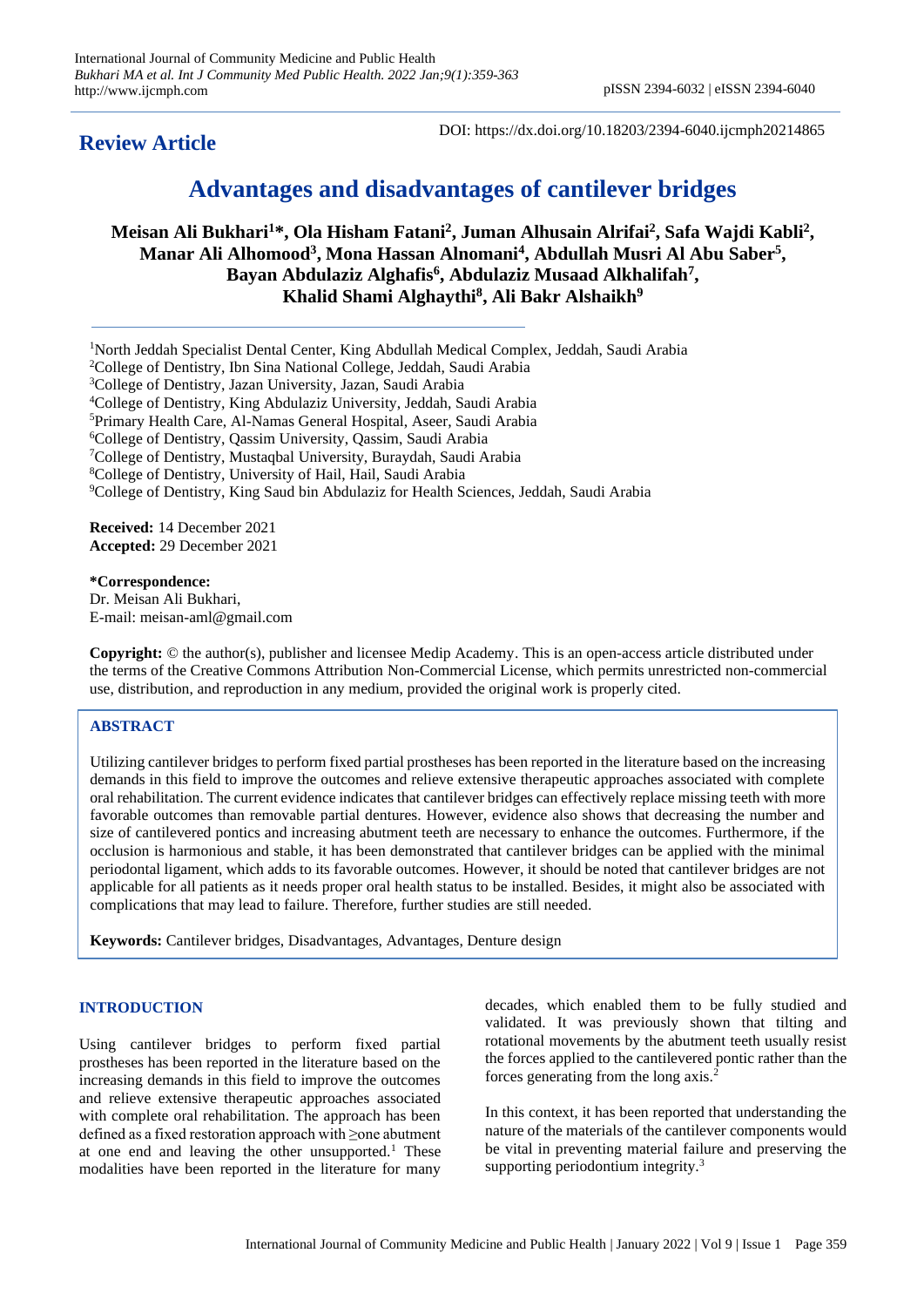Evidence from relevant studies in the literature indicates the validity of these approaches and their various advantages in restoring lost teeth. However, among these studies, some limitations might affect the prognosis of cantilever bridges and limit their efficacy.1,4 Therefore, the present study will discuss the disadvantages and advantages of cantilever bridges based on information from the relevant studies.

#### **METHODS**

This literature review is based on an extensive literature search in Medline, Cochrane, and EMBASE databases on which was performed  $3<sup>rd</sup>$  December 2021 using the Medical subject headings (MeSH) or a combination of all possible related terms, according to the database. To avoid missing poetential studies, a further manual search for papers was done through Google Scholar, while the reference lists of the initially included papers. Studies discussing advantages and disadvantages of cantilever bridges were screened for useful information, with no limitations posed on date, language, age of participants, or publication type.

#### **DISCUSSION**

Evidence shows that cantilever bridges are designated with facing with no complete occlusal surfaces. This has been approached to reduce load and forces over free-end pontics. This has been significantly associated with reducing these horizontal and vertical pressure modalities. However, clinicians should note that this might lead to over eruption of the opposing teeth secondary to reduced occlusal contact by neglecting the interocclusal relationship. This might be associated with unfavorable outcomes and significant adverse events that worsen treatment prognosis. Decreased mesiodistal spaces are also a viable advantage that can enhance esthetics after using a cantilever prosthesis. However, the surrounding gingival tissue should not be subjected to excess pressure from the related cantilever pontics. Exerting extra pressure to support the surrounding tissues should also be avoided because the applied rests can be associated with reduced oral hygiene and are usually prone to developing dental caries.

Many advantages and disadvantages were reported for using cantilever bridges. Evidence shows that cantilever bridges can be used with more favorable outcomes in the anterior than posterior quadrants. This has been attributed to the mal-distribution of forces over these two regions. At least two abutment teeth are required for installing successful cantilever fixed partial dentures. However, it should be noted that it has been previously reported that these modalities were used with a single abutment following replacing maxillary lateral incisor and canine being used as the abutment.<sup>5</sup> Evidence shows that cantilever fixed partial dentures can be successfully applied in an ideal approach via this anterior cantilever. Therefore, patients with open disorders are indicated to have anterior cantilever fixed prostheses. Besides, the exact modality is indicated for patients with normal degrees of vertical and horizontal overlap. On the other hand, it has been shown that when there is extensive vertical overlap, anterior cantilever fixed partial dentures cannot be used secondary to the extensive loading on anterior teeth by lateral and protrusive excursions.<sup>6</sup> Moreover, evidence shows that these modalities are not indicated for patients suffering from class III malocclusions due to extensive wear characteristics over the anterior teeth.<sup>6</sup>

A previous laboratory investigation demonstrated that tilting and rotational movements by the abutment teeth usually resist the forces applied to the cantilevered pontic rather than the forces generating from the long axis.<sup>4</sup> It has been reported that understanding the nature of the materials of the cantilever components would be vital in preventing material failure and preserving the supporting periodontium integrity. A previous article by Schweitzer et al reported that using two abutments is advisable to apply successfully single cantilevered pontics.<sup>3</sup> However, evidence also shows that this rule is variable based on the association between pontics and teeth arch and the underlying clinical characteristics. Forces applied to the posterior arch are significantly associated with the forces generated by muscles of mastication. Accordingly, it has been suggested that further abutments might be needed when the cantilever is applied in the posterior arch to overcome the potential excess forces.<sup>7,8</sup> In this context, a previous investigation by Henderson et al used two laboratory-based, and practical models of three-abutmentbased posterior cantilever fixed partial dentures together with strain gauges.<sup>4</sup> It has been demonstrated that tilting and rotational movements of the abutment teeth strongly resisted the applied forces by cantilever bridges. The authors reported that these events were notable for both models. However, they also noticed that these events were not parallel to the vertical axis of the roots. The abutments near the cantilever bridges were responsible for absorbing more than half of the forces applied to them. Moreover, it was observed that adding an extra abutment successfully reduced the force applied to the distal abutment. Accordingly, it has been concluded that the abutment nearest the cantilever bridge is responsible for absorbing most of the forces. However, using a three-abutment cantilever will strongly redistribute the forces applied to the cantilever pontics and enhance the associated outcomes.

A previous study by Lundgren and Laurell examined the application of two-unit cantilever fixed partial dentures using a cross-matched unilateral approach.<sup>9</sup> Another investigation was also conducted to compare the outcomes for patients with bilateral terminal abutment and others with cross-arch fixed partial dentures. It has been reported that chewing-related activation of the voluntary muscular activity was 37% and 26% for both groups, respectively.10,11 This has been attributed to the unilateral shortage in terminal abutments, which worsens the lateral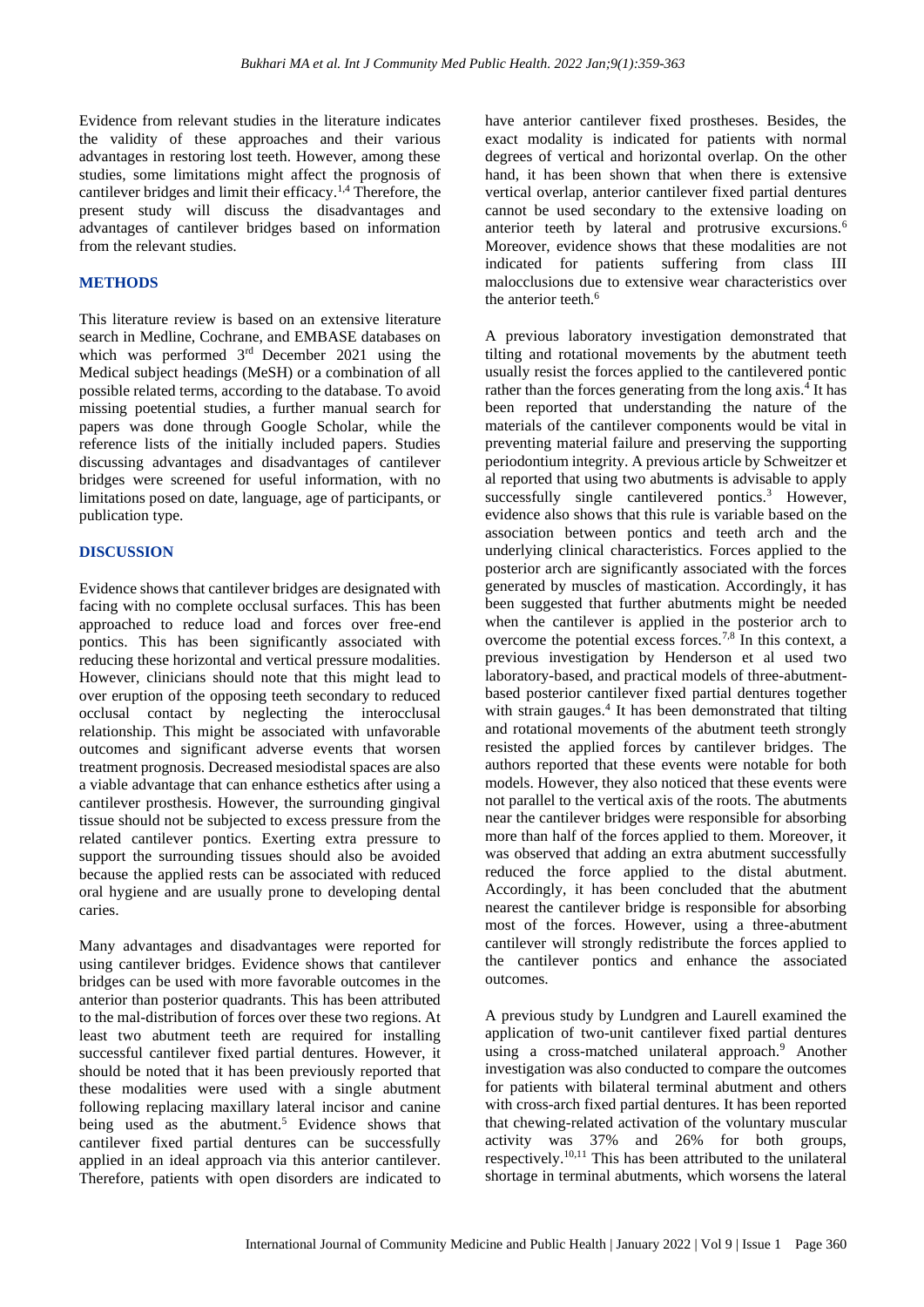bending forces. The latter forces are directly responsible for influencing the temporomandibular joint and periodontal mechanoreceptors leading to the significant activation of peripheral inhibitory feedback events. Previous investigations in the literature have also reported that cantilever bridges can be used in periodontally compromised abutments to achieve successful dentition rehabilitation.12,13 This is mediated by building a nontraumatizing and stable occlusion and conducting periodontal treatment. The application of balancing contacts also prevented increasing mobility, tilting, and migration. It has been furtherly reported that unilateral two-unit cross-arch posterior cantilever fixed partial dentures are usually associated with decreasing masticatory forces over the periodontally compromised abutments.<sup>14</sup> Accordingly, it has been demonstrated that cantilever bridges will be eventually subjected to extra forces in cases of stable occlusions and the presence of premature contact. Hochman et al also conducted a previous follow-up investigation to compare posterior and anterior cantilever fixed partial dentures using gold veneer crowns (early) and metal-ceramic restorations (late).<sup>6</sup> The authors evaluated the periodontal status in their models by adjusting them as having necessary occlusion events. Moreover, light occlusal contacts were provided for patients with posterior cantilever pontics. Observations were recorded during the study period, lasting ten consecutive years.<sup>15</sup> Any of the included patients reported any functional or esthetic complications. It has been furtherly shown that there were no abnormalities regarding abutment teeth compared with the baseline radiographs and the homologous teeth on the opposite side of the arch. It should be noted that adjustment of minor occlusions was also necessary for some events to intervene against the development of nutrition-related occlusal traumatic events.<sup>6</sup>

Many biological and mechanical features were reported for the application of cantilever bridges. For instance, it has been demonstrated that consistently influencing axially directed masticatory forces can be achieved by unilateral cantilevers with cross-arch extension fixed partial dentures.<sup>14</sup> Furthermore, it has been demonstrated that reduced exertion of occlusal forces is significantly associated with the periodontal ligament area. Therefore, it has been suggested that bilateral terminal abutments are correlated with less modulation of the mastication-related dentition by mechanoreceptors within the periodontal membrane than posterior two-unit unilateral cantilevers. Neuromuscular sensitivity can also be magnified by activating feedback control mechanisms secondary to the cantilever-related extensive binding forces. On the other hand, it has been demonstrated that the periodontal tissues do not impact local forces over the cantilever terminal forces.<sup>9</sup> A previous investigation by Randow and Glantz emphasized the importance of periodontal-influenced mechanoreceptor mechanisms.<sup>16</sup> The authors reported that the biomechanical reactions between nonvital and vital teeth secondary to cantilever bridges differed significantly.<sup>17</sup> On the other hand, when abutments were

anesthetized, it was noticed that mechanical loading characteristics were similar. Reduced bending degrees and enhanced functions of mechanoreceptors were significantly associated with optimal bone health and vital teeth. In the same context, evidence shows that endodontic treatment of abutments is significantly associated with a greater mechanical failure.<sup>7</sup> Another investigation also concluded that root fractures were significantly more prevalent among endodontically treated teeth than vital teeth. In the same context, it has been emphasized that the prognosis of cantilever bridges is bad when combined with root canal-treated terminal teeth.18-20

It should be noted that variable complications and failure events were reported among relevant studies in the literature regarding the efficacy of cantilever bridges. It has been estimated that the total incidence of complications might be up to 10%. In this context, periodontal diseases, dental caries, root fractures, post loosening are the most common complications reported among the various investigations in the literature. The etiologies leading to treatment failure can either be technical or biological. Biological failures account for the majority of cases in this regard. The most commonly reported biological complication was the loss of retention regardless of dental caries. On the other hand, technical failures have been shown to include fracture of the cantilevered extension, prosthesis fracture, and abutment fractures.<sup>21-31</sup> One of the main disadvantages of cantilever bridges is the mechanical features of these modalities. Evidence shows that the farthest abutment teeth from the free-end pontic are subjected to tremendous dislodging force. Accordingly, it should be noted that clinicians should provide more solid cement and metal at the site where extension and compression forces are most significant to provide better outcomes. Most luting surfaces' minimal and maximum strength is tensile and compressive, respectively, with the interval value being shear strength.3,10

Other disadvantages of using cantilever bridges include requiring healthy oral status, including gingiva and corresponding teeth. Therefore, their use is limited to a specific population. In addition, the risk of debonding and cracking might also be high among these designs, which increases the risk of future failure and treatment-related complications. Finally, failure might occur due to the reduced support and required attachments.<sup>2,32</sup> There is also evidence comparing cantilever bridges and removable partial dentures. It has been demonstrated that both modalities are associated with favorable outcomes and efficacies regarding masticatory functions and esthetic outcomes.33-36 However, a previous investigation in the literature compared fixed and removable partial dentures and found that clinical manifestations and complications were more significantly associated with removable partial dentures.<sup>37</sup> Accordingly, it has been demonstrated that cantilever bridges might be a more favorable option for the elderly population with decreased dentition than removable partial dentures. A 5-years longitudinal investigation was also conducted by Budtz-Jørgensen and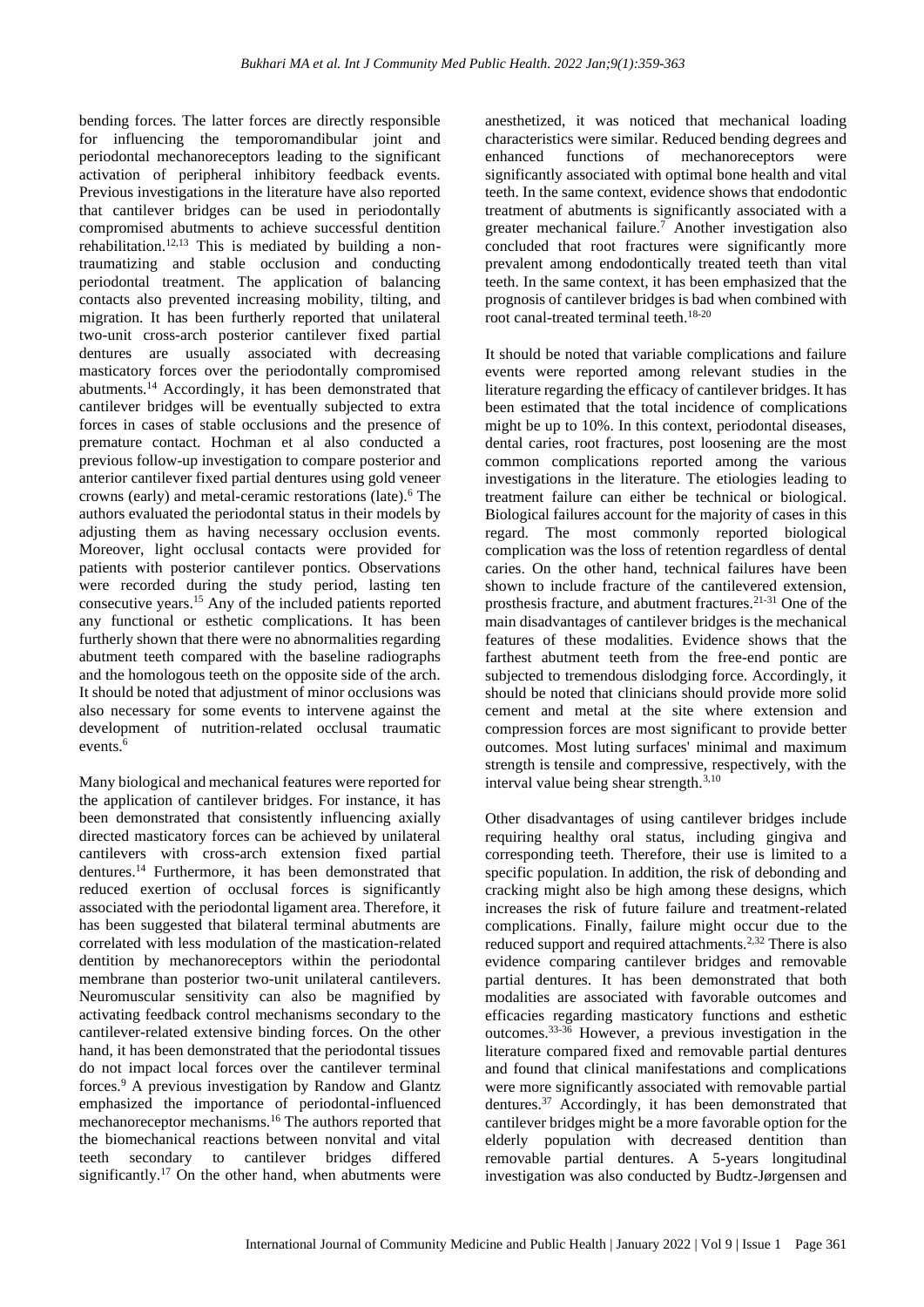Isidor and reported similar outcomes that indicate the superiority of cantilever bridges over removable partial dentures.<sup>38</sup> A summary of their findings is presented in Figure 1. However, evidence indicates that issues regarding adaptation are usually reported among patients using removable partial dentures.<sup>2</sup>

| Findings                          | FPDs with distal<br>cantilever<br>(27 patients) | <b>RPDs</b><br>(26 patients) |
|-----------------------------------|-------------------------------------------------|------------------------------|
| Dental caries                     | 10                                              | 57                           |
| Endodontic complications          | 2                                               | 5                            |
| Tooth fractures                   | $\overline{2}$                                  | 5                            |
| Denture stomatitis                | 15                                              | 17                           |
| Denture ulcer                     | $\frac{4}{3}$                                   | $\overline{7}$               |
| Irritation from sublingual<br>bar |                                                 | 12                           |
| Prosthesis failures               | 8                                               |                              |
| Denture failures                  |                                                 | 10                           |
| Clasp fractures                   |                                                 |                              |

#### **Figure 1: Clinical findings in a previous long-term longitudinal investigation comparing removable partial dentures and fixed partial dentures with distal cantilever.<sup>38</sup>**

#### **CONCLUSION**

Evidence also shows that decreasing the number and size of cantilevered pontics and increasing abutment teeth are necessary to enhance the outcomes. Furthermore, if the occlusion is harmonious and stable, it has been demonstrated that cantilever bridges can be applied with the minimal periodontal ligament, which adds to its favorable outcomes. However, it should be noted that cantilever bridges are not applicable for all patients as it needs proper oral health status to be installed. Besides, it might also be associated with complications that may lead to failure. Therefore, further studies are still needed.

*Funding: No funding sources Conflict of interest: None declared Ethical approval: Not required*

#### **REFERENCES**

- 1. Somogyi E, Fejérdy P, Lindeisz F, Linninger M. Cantilever bridges--a cross-sectional study. Fogorv Sz. 2000;93(11):335-41.
- 2. Sharma A, Rahul GR, Poduval ST, Shetty K. Assessment of various factors for feasibility of fixed cantilever bridge: a review study. ISRN Dent. 2012;2012:259891.
- 3. Schweitzer JM, Schweitzer RD, Schweitzer J. Freeend pontics used on fixed partial dentures. J Prosthet Dent. 1968:20(2):120-38.
- 4. Henderson D, Blevins WR, Wesley RC, Seward T. The cantilever type of posterior fixed partial dentures: a laboratory study. J Prosthet Dent. 1970;24(1):47-67.
- 5. Himmel R, Pilo R, Assif D, Aviv I. The cantilever fixed partial denture--a literature review. J Prosthet Dent. 1992;67(4):484-7.
- 6. Hochman N, Ginio I, Ehrlich J. The cantilever fixed partial denture: a 10-year follow-up. J Prosthet Dent. 1987;58(5):542-5.
- 7. Wright WE. Success with the cantilever fixed partial denture. J Prosthet Dent. 1986;55(5):537-9.
- 8. Thieu H, Bach DB, Nam NH, Reda A, Duc NT, Alshareef A, et al. Antibiotic resistance of Helicobacter pylori infection in a children's hospital in Vietnam: prevalence and associated factors. Minerva Med. 2020;111(5):498-501.
- 9. Lundgren D, Laurell L. Occlusal force pattern during chewing and biting in dentitions restored with fixed bridges of cross-arch extension. II. Unilateral posterior two-unit cantilevers. J Oral Rehabil. 1986;13(2):191-203.
- 10. Lundgren D, Laurell L. Occlusal force pattern during chewing and biting in dentitions restored with fixed bridges of cross-arch extension. I. Bilateral end abutments. J Oral Rehabil. 1986;13(1):57-71.
- 11. Nguyen TM, Huan VT, Reda A, Morsy S, Giang MHT, Tri VD, et al. Clinical features and outcomes of neonatal dengue at the Children's Hospital 1, Ho Chi Minh, Vietnam. J Clin Virol. 2021;138:104758.
- 12. Nyman S, Lindhe J. A longitudinal study of combined periodontal and prosthetic treatment of patients with advanced periodontal disease. J Periodontol. 1979;50(4):163-9.
- 13. Nyman S, Lindhe J, Lundgren D. The role of occlusion for the stability of fixed bridges in patients with reduced periodontal tissue support. J Clin Periodontol. 1975;2(2):53-66.
- 14. Laurell L, Lundgren D. Periodontal ligament areas and occlusal forces in dentitions restored with crossarch unilateral posterior two-unit cantilever bridges. J Clin Periodontol. 1986;13(1):33-8.
- 15. Dibas M, Doheim MF, Ghozy S, Ros MH, Helw GO, Reda A. Incidence and survival rates and trends of skull Base chondrosarcoma: A Population-Based study. Clin Neurol Neurosurg. 2020;198:106153.
- 16. Randow K, Glantz PO. On cantilever loading of vital and non-vital teeth. An experimental clinical study. Acta Odontol Scand. 1986;44(5):271-7.
- 17. Qushayri AE, Dahy A, Reda A, Mahmoud MA, Mageed SA, Kamel AMA, et al. A closer look at the high burden of psychiatric disorders among healthcare workers in Egypt during the COVID-19 pandemic. Epidemiol Health. 2021;43:2021045.
- 18. Karlsson S. Failures and length of service in fixed prosthodontics after long-term function. A longitudinal clinical study. Swed Dent J. 1989;13(5):185-92.
- 19. Landolt A, Lang NP. Results and failures in extension bridges. A clinical and roentgenological follow-up